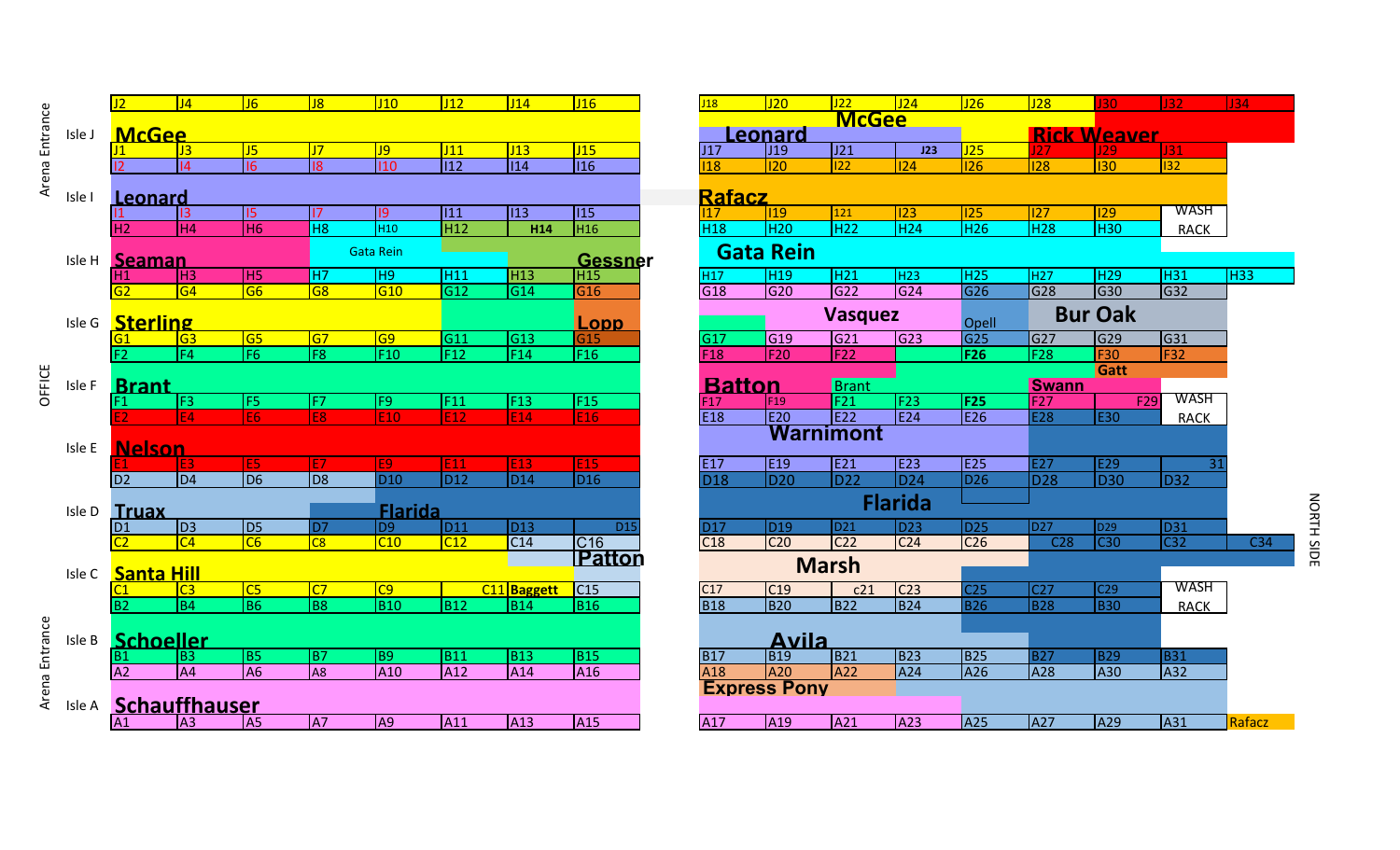

HORSE BARN 2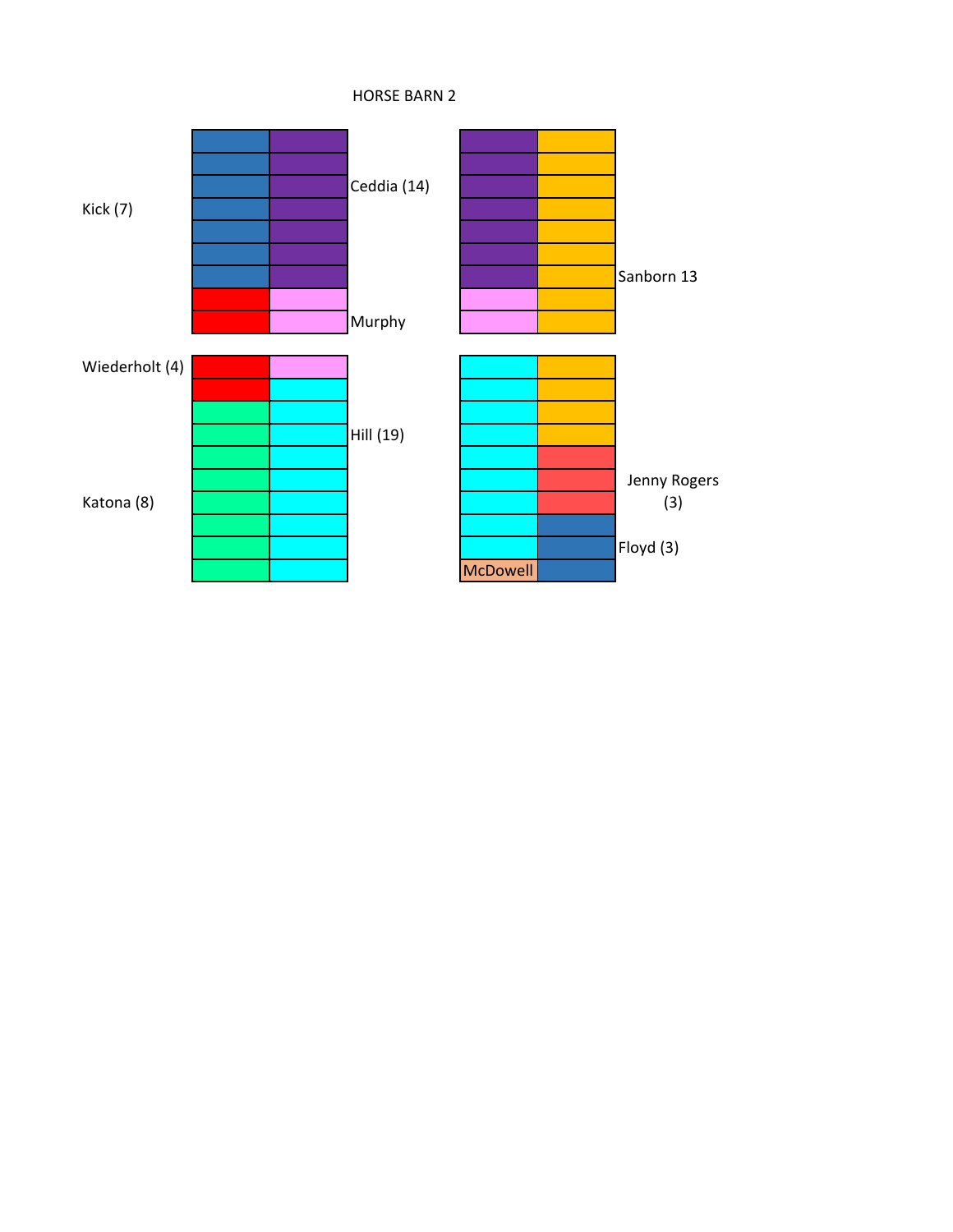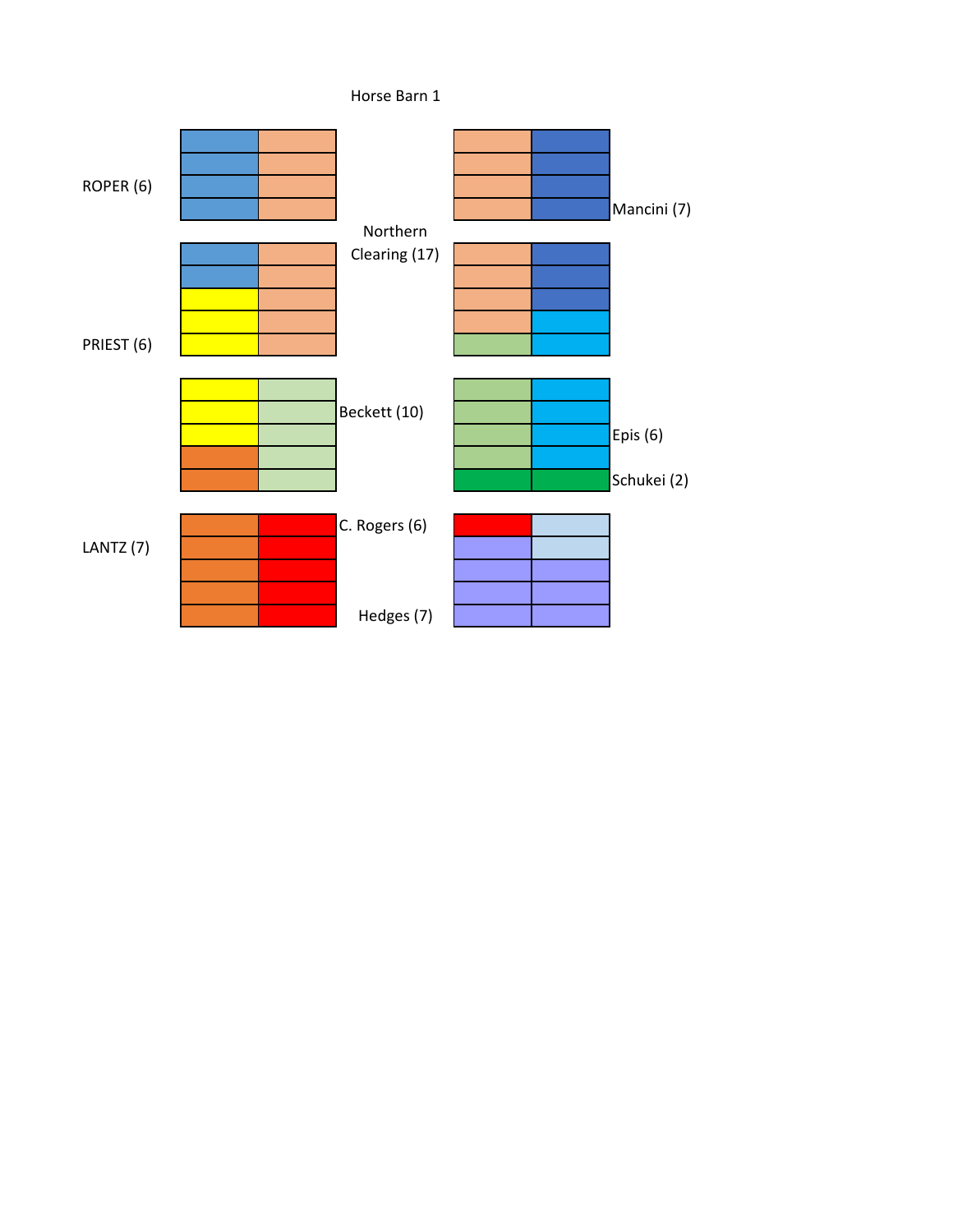## TENT Stalls

| <b>MORGAN</b>   |  |  |                |                          |                 |  |  |  |
|-----------------|--|--|----------------|--------------------------|-----------------|--|--|--|
|                 |  |  |                |                          |                 |  |  |  |
|                 |  |  |                |                          |                 |  |  |  |
| <b>K.FOWLER</b> |  |  |                |                          | <b>DAVIDSON</b> |  |  |  |
|                 |  |  |                |                          |                 |  |  |  |
|                 |  |  |                |                          |                 |  |  |  |
|                 |  |  |                | <b>CREEKSIDE STABLES</b> |                 |  |  |  |
|                 |  |  |                |                          |                 |  |  |  |
|                 |  |  |                |                          |                 |  |  |  |
|                 |  |  |                |                          |                 |  |  |  |
| <b>DABO</b>     |  |  |                | <b>RUSSELL</b>           |                 |  |  |  |
|                 |  |  | <b>GENTILE</b> |                          |                 |  |  |  |
|                 |  |  |                |                          |                 |  |  |  |
| <b>YODER</b>    |  |  |                | S. MYERS                 |                 |  |  |  |
|                 |  |  |                |                          |                 |  |  |  |
|                 |  |  |                |                          |                 |  |  |  |
| COOK            |  |  |                |                          |                 |  |  |  |

Indoor Arena